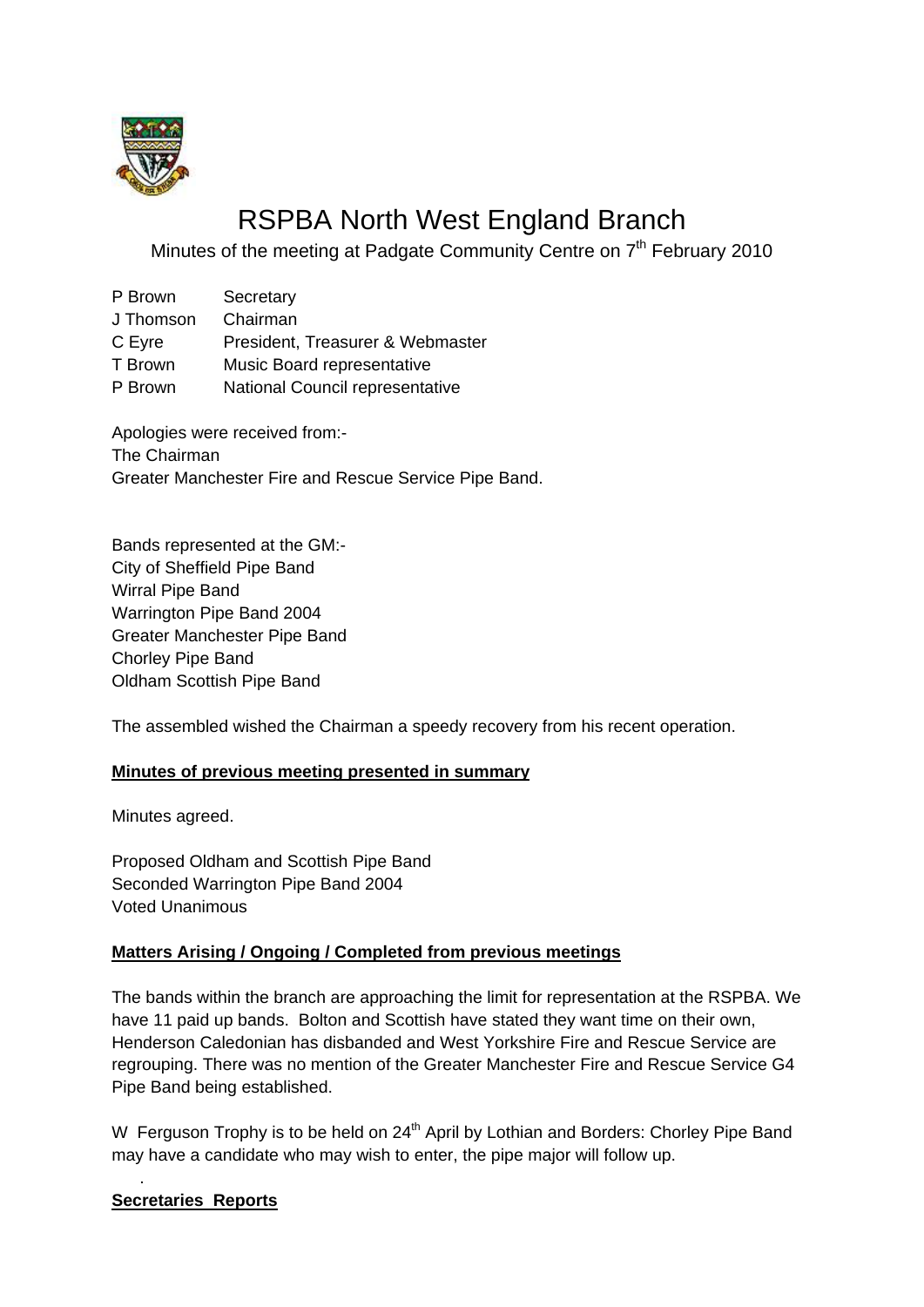Letters exchanged between branch and RSPBA regarding branch competition adjudicators. RSPBA have agreed we can contact the adjudicators to enable us to take advantage of cheap flights.

Adjudication sheets have been collected from headquarters.

List of paid up band in the branch has been received, discussed in Matters Arising.

#### **Treasurers Report**

No real movement since the accounts were prepared. The cheapest flights have been sourced for the adjudicators to save on costs. The payment of a flight saves in comparison to a mileage claim.

It is hoped that a good raffle (door charge/donation) could go a considerable way to offsetting the cost, along with a good entry.

#### **Music Board Report.**

There is ongoing discussion surrounding "Dual Registration" as well as the implications of NI trialing Higher grade drummers playing in a Lower grade drum core.

Education is still on the agenda; branch and bands to look at PDQB with the possibility of Theresa running an assessment session to brief candidates on what is involved and their potential entry point.

## **National Council**

The BIG company has made a merchandising agreement with the RSPBA, this is to provide a range of merchandise (caps, jumpers, shirts etc) that will carry an updated RSPBA tag/logo.

Please register your interest in the World Pipe Band Championship review. Register on the RSPBA web site, those registered will be able to put their views forward on the World Pipe Band Championship experience not just the competition format.

There is a proposal that a Tenor Drum competition be held in world's week. There are discussions taking place on venue and format.

The prize fund allocation across the majors has been amended to bring the grades into alignment as well as apportioning the funds based on the revenue the competition brings to the RSPBA.

Those English branches with an outdoor competition are to look at rotating the English Championship. The Midland Branch NC representative is to look at finding a promoter. The idea will need to consider the years when Chatsworth and Cowal align.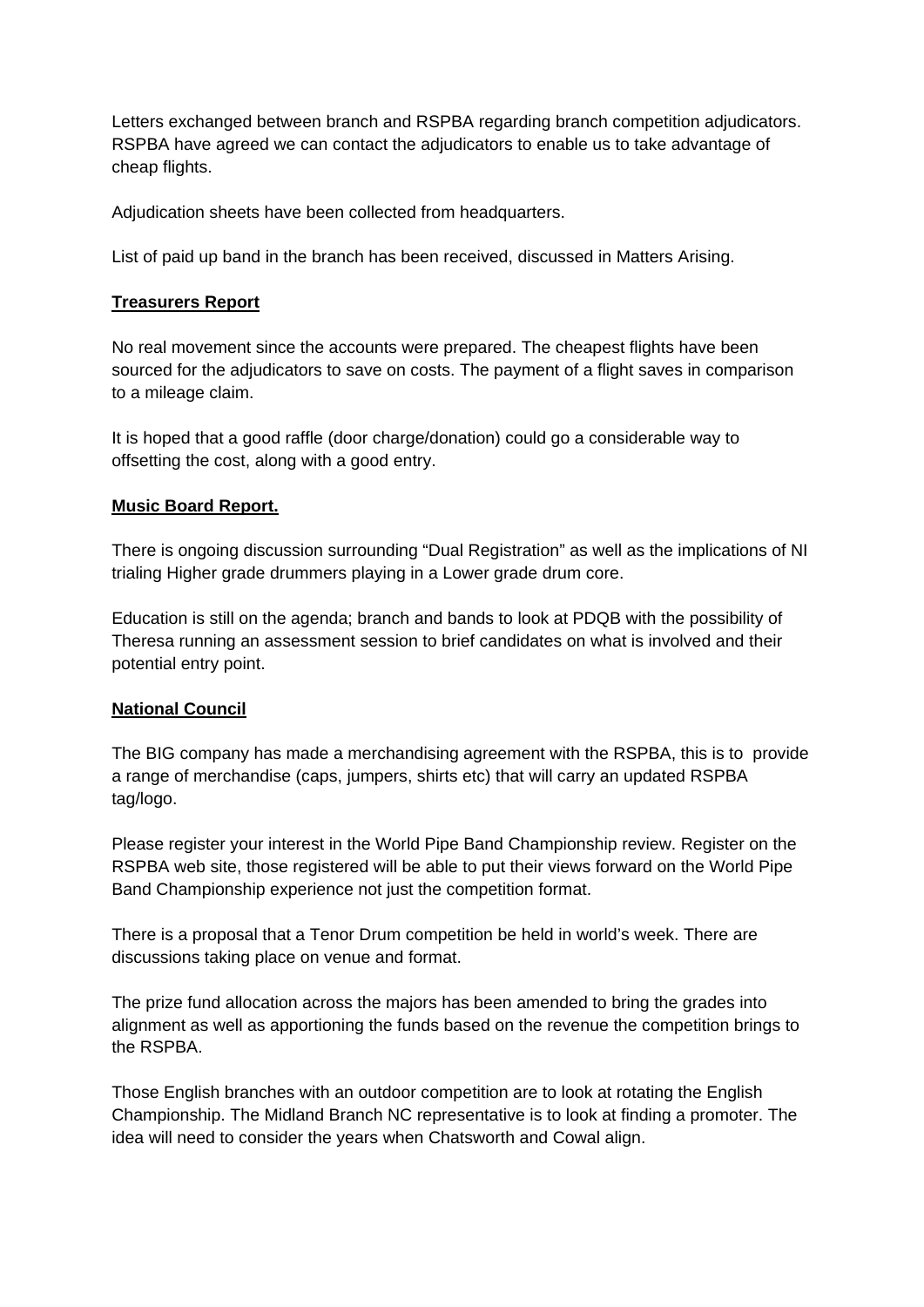Question from Chorley Pipe band. What is the cancellation procedure for competitions, can bands recover travel costs (deposits)? This was brought up at this point as the discussion was around the English Championships.

The 2010 meeting dates have been set. National Council meetings are  $6<sup>th</sup>$  Feb and  $16<sup>th</sup>$ October, with the AGM on the 13<sup>th</sup> March. The executive meetings are on the  $8<sup>th</sup>$  May and  $4<sup>th</sup>$ Dec.

The judge allocation of the majors is progressing watch the RSPBA web site for details.

There are some new minor competitions being added to this years list and a few of the existing ones are struggling and may be cancelled, competing bands keep reviewing the situation on the RSPBA web site.

Please note the constitution 1.66 **"The Executive Committee shall be empowered to carry out all necessary business"** it is important that Bands represent themselves at the AGM.

At the AGM Order Paper will contain two proposals:-

- 1) From Bucksburn & District Pipe Band relating to raising the Age limit of juvenile from 18 to 21.
- 2) The way forward and the move to a Company Limited by Guarantee (see motion attached).

Registered Charity Number: SC018153

THE ROYAL SCOTTISH PIPE BAND ASSOCIATION

PROPOSED MOTION

\_\_\_\_\_\_\_\_\_\_\_\_\_\_\_

\_\_\_\_\_\_\_\_\_\_\_\_\_\_\_\_

The following motion is proposed by the National Council in accordance with Rule 1.34, Section One of the Constitution, Standing Orders and Rules:

"THAT Section One of the Constitution be amended by inserting after Rule 1.91 the following new Rule:‐

"The National Council shall have the power to do all such things as in the opinion of the National Council are necessary to incorporate the Association as a charitable company limited by guarantee. This power shall include (without limitation) the power to incorporate a company limited by guarantee with Articles of Association in a form approved by the National Council ("the Company"), to adopt Standing Orders and Rules of the Company in a form approved by the National Council, to register the Company as a charity with the Office of the Scottish Charity Regulator, and to transfer the undertaking and assets of the Association to the Company ("the Transfer"). Any two members of the National Council are authorised on behalf of the Association to execute all such documents as may be required in connection with the Transfer and the incorporation of the Association and do all